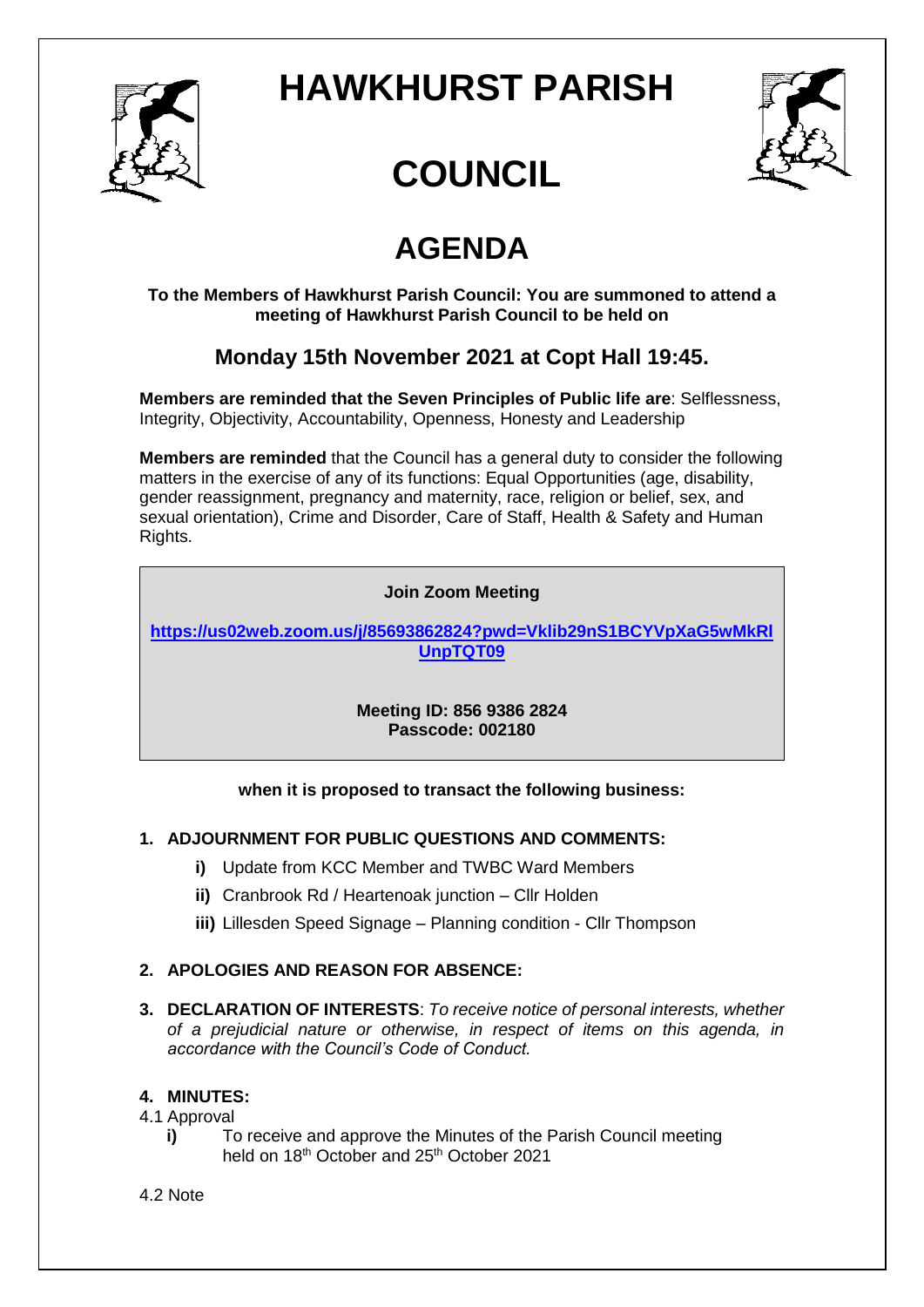i) To receive and note the minutes of the Facilities and Services Committee 13<sup>th</sup> September 2021, 12<sup>th</sup> October 2021 and 8<sup>th</sup> November 2021, Planning Committee 21st October 2021.

#### **5. OUTSTANDING MATTERS FROM PREVIOUS MINUTES**

- **i) Hawkhurst Broadband - Community Interest Company –** (14.12.20/5.7) awaiting update in Autumn 2021
- **ii) Update on KGV boiler (17.6.2021/6.6)** Cllr Paish
- **iii) Verbal update on the Hawkhurst Golf Club planning appeal (**19.7.21/6.2) Cllr Escombe
- **iv) Update on Chairman's Group meeting (16.8.21/6.2) –** Standing Orders, Financial Regulations and Committee Terms of Reference – Clerk

#### **6. MATTERS FOR FURTHER DISCUSSION:**

- 6.1 External Audit Report RFO
- 6.2 Appointment of Internal Auditor RFO
- 6.3 Proposed fees and charges Cllr Cory
- 6.4 Planning Committee membership Clerk
- 6.5 Reappointment of IT support services Clerk
- 6.6 Approval of Community and Sports Centre planning application fee Clerk
- 6.7 Update on McCarthy and Stone car parking issue Cllr Lloyd-Owen

#### **7. REPORTS OF COMMITTEE CHAIRMEN AND UPDATES**

- 7.1 Facility and Services Committee  $-8<sup>th</sup>$  November 2021 Cllr Cory
- 7.2 Planning Committee 21<sup>st</sup> October 2021 Cllr Escombe

#### **8. Finance**

- 8.1 Financial position to follow
- 8.2 Agreement to pay payments schedule to be circulated

#### **9. CORRESPONDENCE**

| <b>No</b> | <b>From</b>          | <b>Issue</b>                                                       |                                                                                                              |
|-----------|----------------------|--------------------------------------------------------------------|--------------------------------------------------------------------------------------------------------------|
|           | Various<br>residents | Concerns about the waste<br>garden collection - or lack of<br>them | Lobbied TWBC - now a<br>phased collection                                                                    |
| 2         | Various<br>residents | Concerns about cameras in<br>the village                           | Explained it was part of the<br>Dandara's traffic survey -<br>note in the independents<br>schools half term. |
| 3         | Various<br>residents | Complaints about broadband                                         | Agreed and still seeking a<br>meeting with KCC /<br>Openreach                                                |